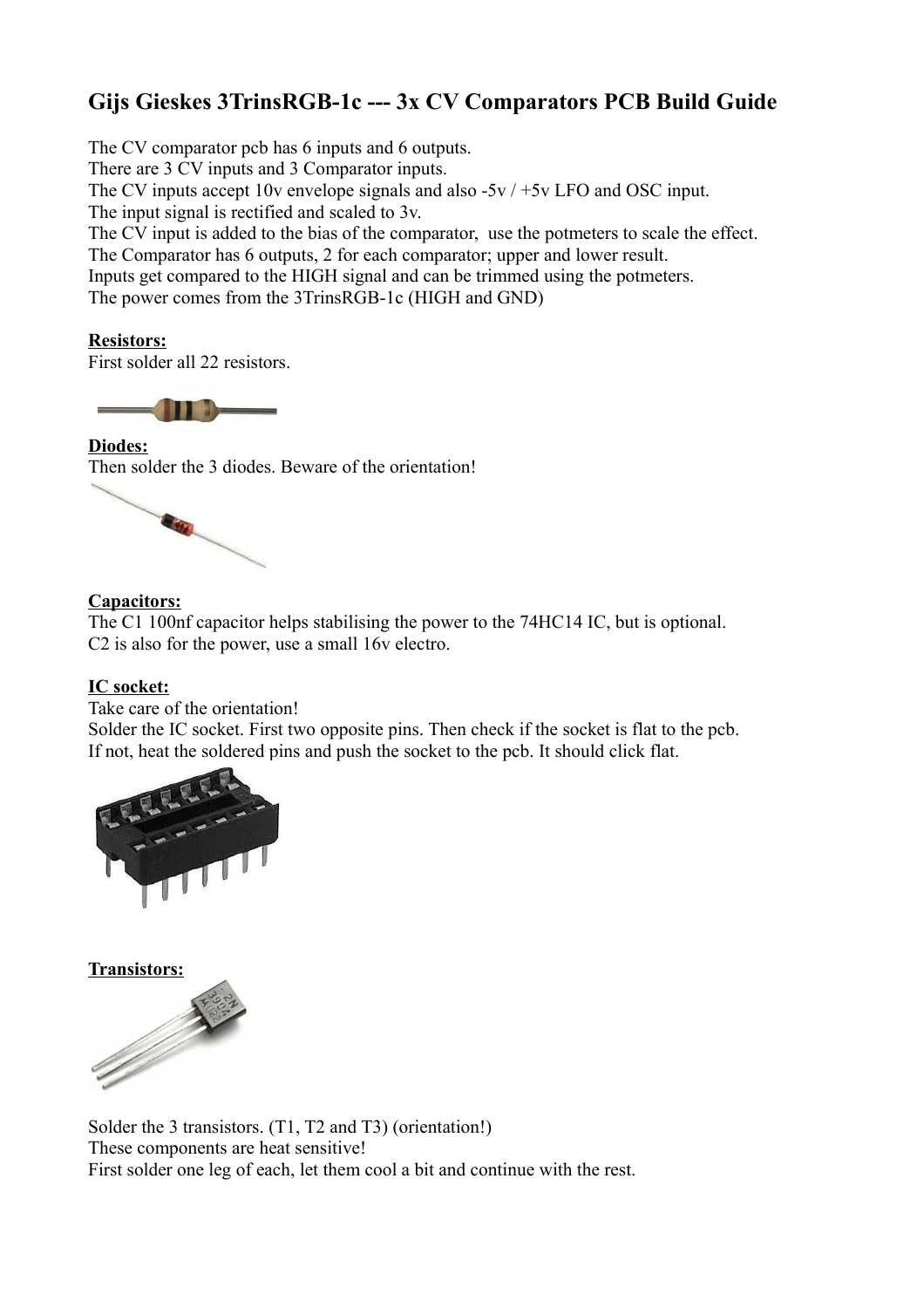# **Potmeters:**

The 3 vertical pots go on the other side of the pcb.

# **IC:**

Bend the legs of the IC on a flat surface, so that the legs are in a 90 degree angle. Orientation! Push the IC firmly into its socket.

## **Connectors:**

The CV inputs are Thonkiconn jacks (on the other side of the pcb)

The comparator inputs and outputs can be connected with pin headers, jacks or any other connector you might like. (Banana!)

#### **If you use pinheaders:**

Snip off 1x3 (inputs), 1x2 (power) and 1x6 (outputs) female pin headers Solder in place.

You can use normal pin cables to patch the comparator to the 3trinsrgb-1c.

The compator PCB has to be powered by the 3trinsrgb-1c. Patch the HIGH to the HIGH, GND to GND.

#### **If you use jack sockets:**

#### **Patch connections:**

Solder a wire from IN1 to the TIP of the socket, leave GND unconnected. Do the same for IN2, IN3, OUT1A, OUT1B, OUT2A, OUT2B, OUT3A, OUT3B.

You need to make special cables to connect the jacks to the pin patchbay of the 3TrinsRGB-1c You can leave the Sleeve unconnected.



#### **Power connection:**

GND and HIGH should be connected to the 3TrinsRGB-1c to give the PCB its power. Use one jack socket for the power connection.

Connect the jack socket TIP to HIGH, GND to GND.

I recommend that you use this cable to connect to the power: